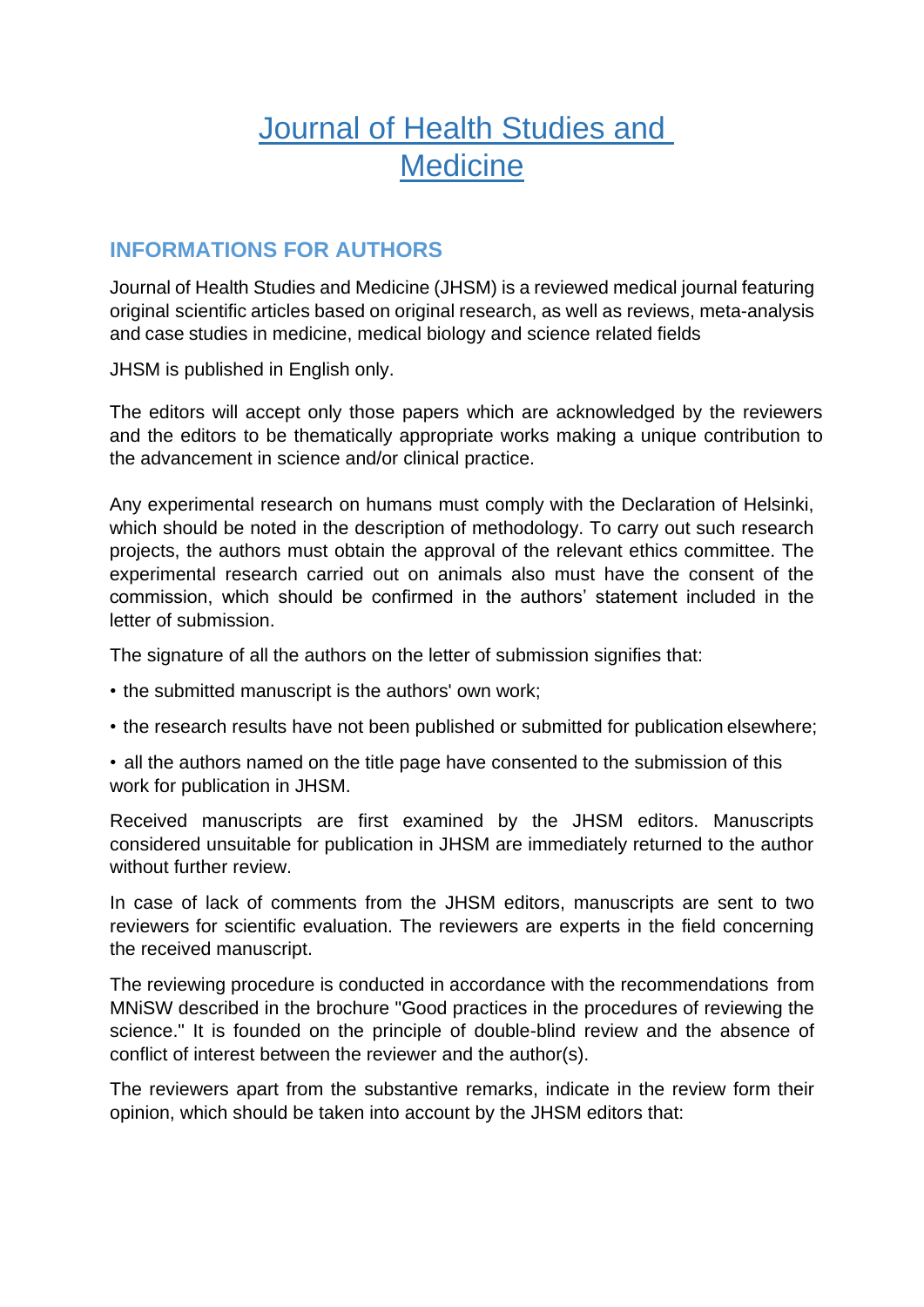- The manuscript is accepted for publication as it is
- The manuscript is accepted after minor corrections
- Significant corrections need to be made, following which another review is necessary
- The manuscript is rejected

The ultimate decision to accept the paper for publication, accept the paper subject to correction, or reject it is the prerogative of the editors and is non-appealable. The editors are not obliged to justify their decision.

The articles in the journal are published under the Creative Commons CC BY-SA 3.0 PL license https://creativecommons.org/licenses/by-sa/3.0/pl/

The editors introduced a firewall *ghostwriting* and *guest authorship. Ghostwriting* and *guest authorship* are examples of scientific misconduct. Any identified cases will be disclosed, including notification of appropriate bodies or institutions (authors' home institutions, scientific societies, associations of academic editors, etc.).

Ghostwriting occurs when someone has makes a substantial contribution to the formation of publication, without revealing his participation as one of the authors or without mentioning his role in the acknowledgments of publication (source: [www.mnisw.gov.pl\)](http://www.mnisw.gov.pl/). Editors document any manifestations of scientific misconduct, especially violations and breaches of ethics in force in science.

All the authors of the publications, please attach to the article information about the sources of funding of publications, contribution of scientific institutions – research associations and other entities.

# PREPARING THE MANUSCRIPT FOR SUBMISSION

Categories and volume of articles

- Original articles: no longer than 4000 words
- Review articles: no longer than 5000 words
- Meta-analysis: no longer than 5500 words
- Case studies: no longer than 3000 words
- Letters to the editor: no longer than 2000 words

## Title page

Include a concise, informative title of the manuscript, type, the authors' names, departmental and institutional affiliations of each author, the name and complete address of the corresponding author, including telephone number and e-mail address, source material support in the form of grants, subsidies, equipment, medicines, etc., if one exists. The nature and extent of each co-author's contribution to the preparation of the manuscript should be specified according to the following categories: A – research concept and design;  $B$  – collection and;  $C$  – data analysis and interpretation;  $D$  – writing the article;  $E$  – critical revision of the article;  $F$  – final approval of article.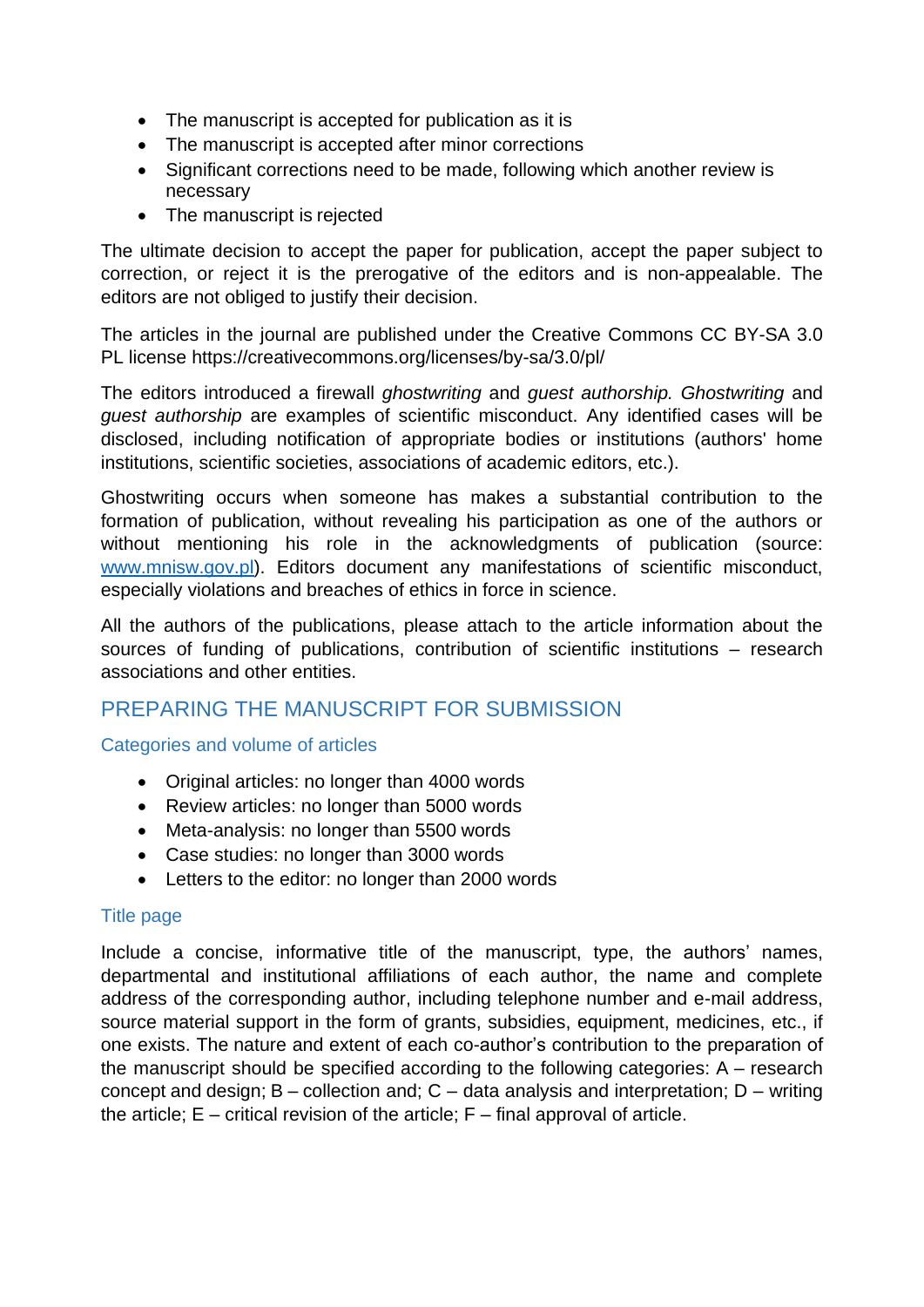Please also provide a running title of not more than 45 characters.

#### Abstract

It should be 200-300 words in original papers and should consist of 5 paragraphs introduced by separate subheadings in the following order: Background, Objectives, Material and Methods, Results, Conclusions. The abstract of papers other than the original, the above structure is not required and the volume should not exceed 250 words. Provide 3-5 key words for indexing. Key words should be taken from the list recommended by the Index Medicus Subject Headings – MeSH.

#### Structure of the text

Print page should be A4 size. The text should be written in Times New Roman, size 12 points. and spacing: 1.5. The left margin should be 4 cm, 1.5 cm right, top and bottom 2,0 cm. Required text file formats are .doc or .docx.

Title and intertitles should be separated double-spaced (also spelled the basic text, without distinctions and underscores).

Original studies should be divided into the following sections: Introduction, Material and Methods, Results, Discussion, References. Each section should begin on a separate page. Financial and other material support should be disclosed and acknowledged.

#### References

References must contain their importance and accessibility, are numbered consecutively in the order of their occurrence in the text. The bibliographical can find only those items actually cited or referenced in the text. References first cited in tables or figure legends must be numbered in such a way as to maintain numerical sequence with the references cited in the text. References to literature should be made by Vancouver System using Arabic numerals in square brackets. Citation of the literature should be placed only at the end of sentences or paragraphs rather than in the middle of a sentence. When an article has six or fewer authors, all should be listed; when there are seven or more, only the first three are listed, then "et al." Systematic reviews should come with a bibliography of 40-50 sources, of which a minimum of 50% should have been published within the last 5 years. Non-review articles should have a bibliography of 20-30 sources, including a minimum of 50% published within the last 5 years. Polish authors are required to maintain a balance between references to Polish and foreign sources.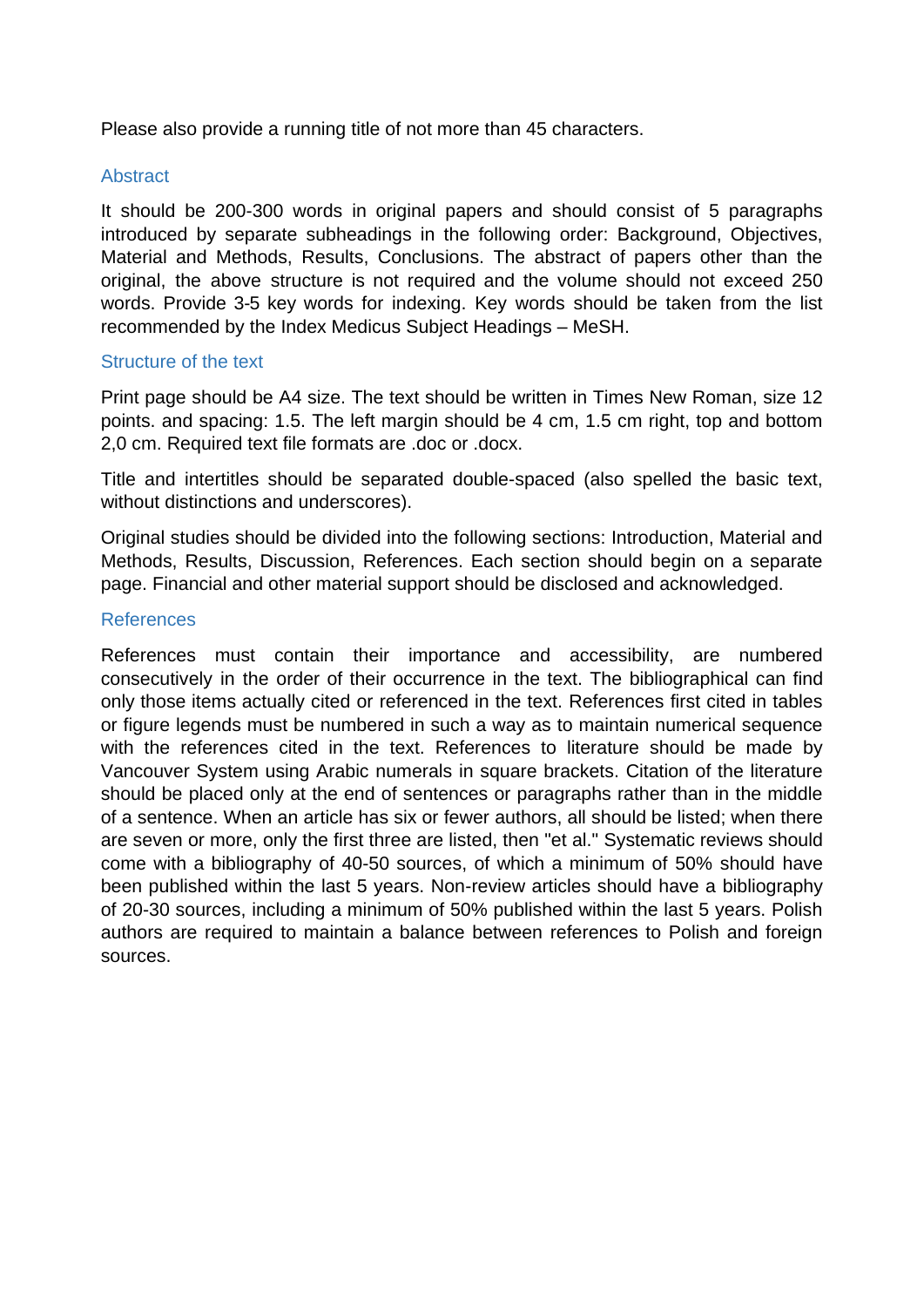#### SAMPLE REFERENCES

(based on [www.nlm.nih.gov/citingmedicine\)](http://www.nlm.nih.gov/citingmedicine)

Standard journal article

Lahita R, Kluger J, Drayer DE, Koffler D, Reidenberg MM. Antibodies to nuclear antigens in patients treated with procainamide or acetylpro-cainamide. N Engl J Med 1979; 301:1382-5.

Article with published erratum

Koffler D, Reidenberg MM. Antibodies to nuclear antigens in patients treated with procainamide or acetylo-procainamide [published erratum appears in N EngI J Med 1979; 302: 322-5]. N EngI J Med 1979; 301:1382-5.

Article in electronic form

Position of the Polish Nursing Association on Civil-legal Contracts Concluded by Nurses on July 21, 2011. Warsaw; 2011; pp. 1-3 [Internet]. Available from: http://www.ptp.na1.pl/pliki/PTP\_Stanowiska/25\_PTP\_STAN\_umowy\_cywilnoprawne.pdf [cited 05.06.1996].

Article, no author given

Cancer in South Africa [editorial]. S Afr Med 1994; 84:15.

Book, personal author(s)

Ringsven MK, Bond D. Gerontology and leadership skills for nurses. 2nd ed. Albany (NY): Delmar Publishers; 1996.

Book, editor(s) as author

Norman IJ, Redfern SJ, eds. Mental health care for elderly people. New York: Churchill Livingstone; 1996.

Book, organization as author and publisher

Institute of Medicine (US). Looking at the future of the Medicaid program. Washington: The Institute; 1992.

Chapter in a book

Phillips SJ, Whisnant JR. Hypertension and stroke. In: Laragh JH, Brenner BM, eds. Hypertension: pathophysiology, diagnosis, and management. 2nd ed. New York: Raven Press; 1995, pp. 465-478.

Conference proceedings

Kimura J, Shibasaki H, eds. Recent advances in clinical neurophysiology. Proceedings of the 10th International Congress of EMG and Clinical Neurophysiology; 1995 Oct 15- 19; Kyoto, Japan. Amsterdam: Elsevier; 1996.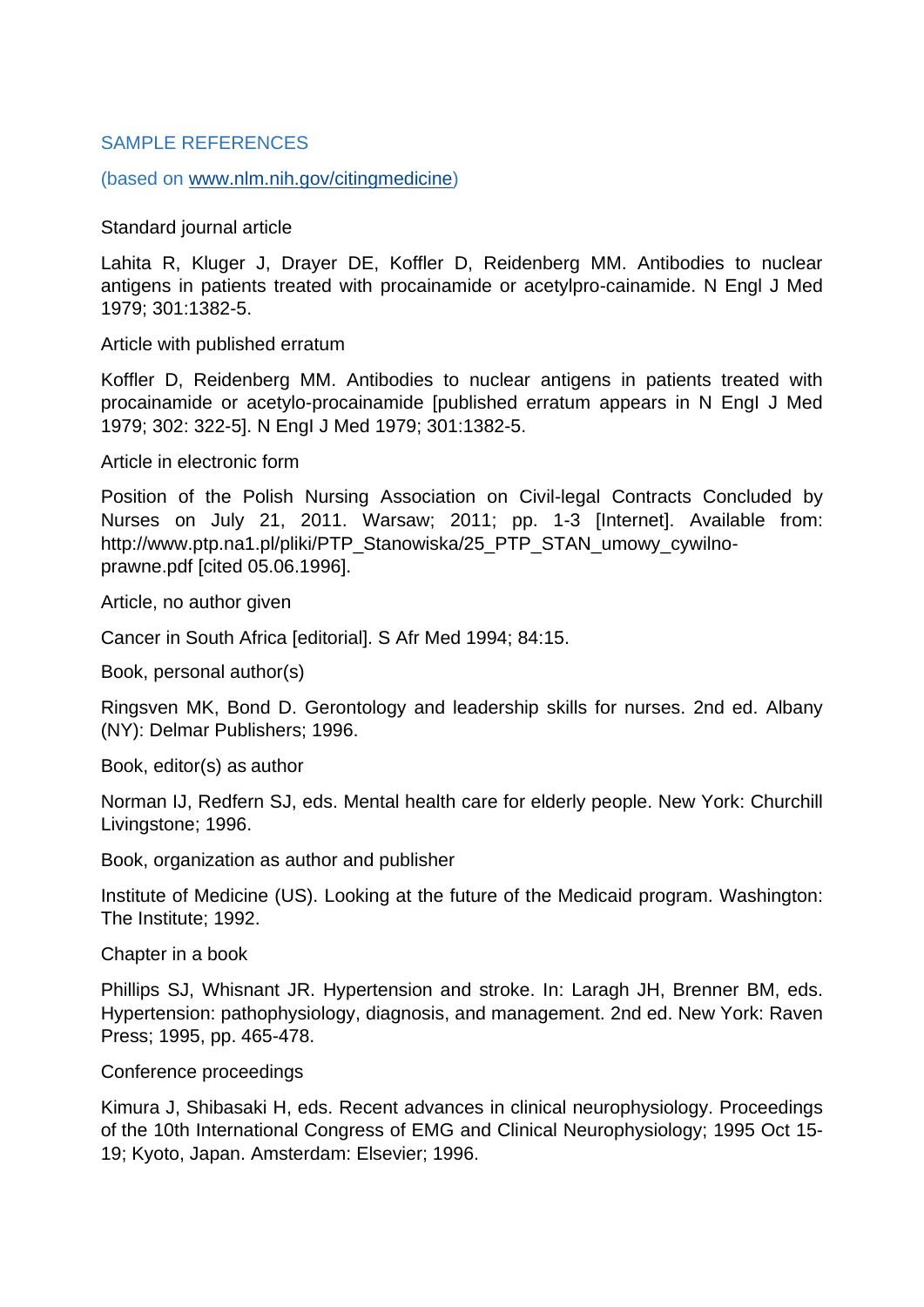#### Conference paper

Bengtsson S, Solheim BG. Enforcement of data protection, privacy and security in medical informatics. In: Lun KG, Oegoulet P, Piemme TE, Rienhoff 0, eds. MEDINFO 92. Proceedings of the 7th World Congress on Medical Informatics; 1992 Sep 6-10. Geneva, Switzerland .

## TABLES AND FIGURES

Tables are numbered consecutively in the order of their first citation in the text, with a brief title over the table. Below please indicate the source. A short or abbreviated heading should be used for each column. Explanations, including the clarification of non-standard abbreviations, should be provided in footnotes under the table, and not in the table itself. Care should be taken that every table included with the manuscript is in fact mentioned in the text.

Figures, in JPG format, should be numbered consecutively according to the order in which they are first cited in the text. Care should be taken that every figure included with the manuscript is in fact mentioned in the text. If a figure has been previously published, the original source must be acknowledged and written permission should be obtained from the copyright holder to reproduce the material, except for documents in the public domain. Photographs may be color or black and white.

Photomicrographs should have internal scale markers. The symbols, arrows, or letters used in photomicrographs should contrast with the background. If photographs of people are used, either the identity should be masked or written permission should be obtained to use the photograph.

Tables should be placed at the end of the manuscript, under the part References in the text file with all the papers. Figures should be sent separately as .jpg files.

#### UNITS OF MEASURE

Measurements of length, height, weight, and volume should be reported in metric units (meter, kilogram, or liter) or their decimal multiples. Temperatures should be given in degrees Celsius. Blood pressures should be given in millimeters of mercury.

All hematological and clinical chemistry measurements should be reported in the metric system in a manner consistent with the International System of Units (SI). Alternative or non- SI units should be added in parentheses.

## ABBREVIATIONS AND SYMBOLS

Abbreviations and symbols are acceptable only when standard. Abbreviations should not be used in the title or abstract. The full term for which an abbreviation stands should precede its first use in the text, unless it is a standard unit of measurement.